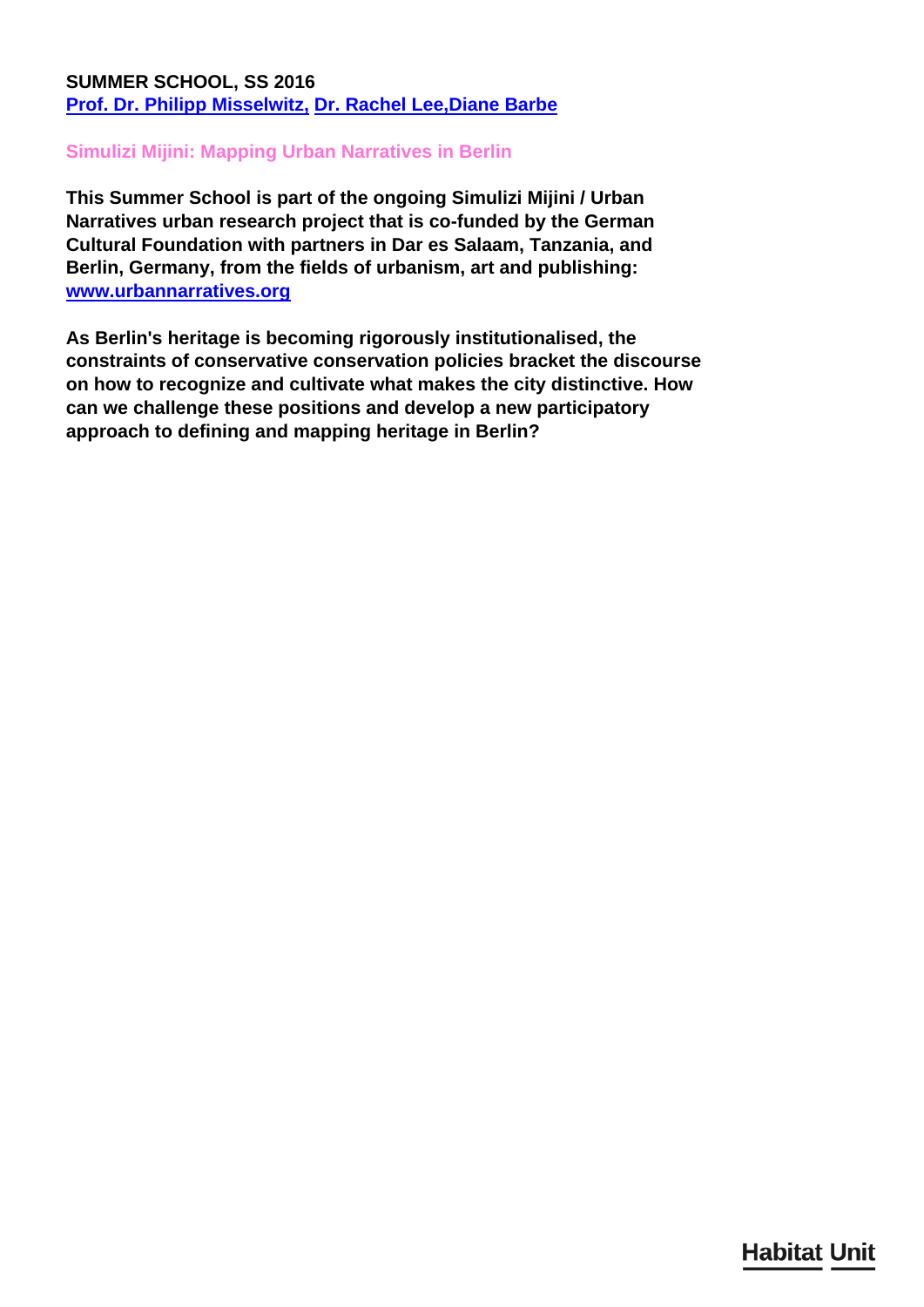#### **Mapping Urban Narratives**

This Summer School is part of the ongoing Simulizi Mijini /<br>Urban Narratives urban research project that is co-funded by the<br>German Cultural Foundation with partners in Dar es Salaam,<br>Tanzania, and Berlin, Germany,<br>from the fields of urbanism, art and publishing: www urbannarratives.org

As Berlin's heritage is becoming rigorously institutionalised,<br>the constraints of conservative<br>conservation policies bracket the discourse on how to recognize<br>and cultivate what makes the<br>city distinctive. How can we challenge these positions and<br>develop a new participatory<br>approach to defining and<br>mapping heritage in Berlin?

This Summer School seeks<br>to address this issue through<br>a transnational comparative programme exploring the<br>dynamic interplay of old and new in Berlin and in Dar es Salaam Tanzania

Heritage is approached 'from<br>below', at the intersection of artistic, urban and design<br>research and transcending the traditional scale of national<br>heritage to address a more<br>diverse range of sites and practices in the city. In the Summer School we will work<br>together with students of Ard<br>University, Dar es Salaam, to rdhi onversity, Dar es Salaam, to<br>test and refine mapping and<br>distallatation methods and tools<br>developed in a Design Research<br>School in Dar es Salaam (March<br>2016) that have been developed<br>2016) that have been developed<br>produce to produce a collaborative online<br>heritage 'map'.

We will focus on Berlin-Moabit and make a contribution to redefining and deepening our<br>understanding of heritage and value in the two cities.

Summer School (Berlin)<br>6 ECTS Arch MA - WP. UD MA - WP

Teaching Days<br>August 24th - September 12th

First meeting<br>August 24 th, 2 pm, A624

Application<br>Apply by April 15th with a short<br>motivation letter and CV to<br>barbe@sciencespo.fr

Dr. Rachel Lee<br>Diane Barbé

Photo: © Diane Barbé



This Summer School seeks to address this issue through a transnational comparative programme exploring the dynamic interplay of old and new in Berlin and in Dar es Salaam, Tanzania.

Heritage is approached 'from below', at the intersection of artistic, urban and design research and transcending the traditional scale of national heritage to address a more diverse range of sites and practices in the city. In the Summer School we will work together with students of Ardhi University, Dar es Salaam, to test and refine mapping and visualisation methods and tools developed in a Design Research Studio

# **Habitat Unit**